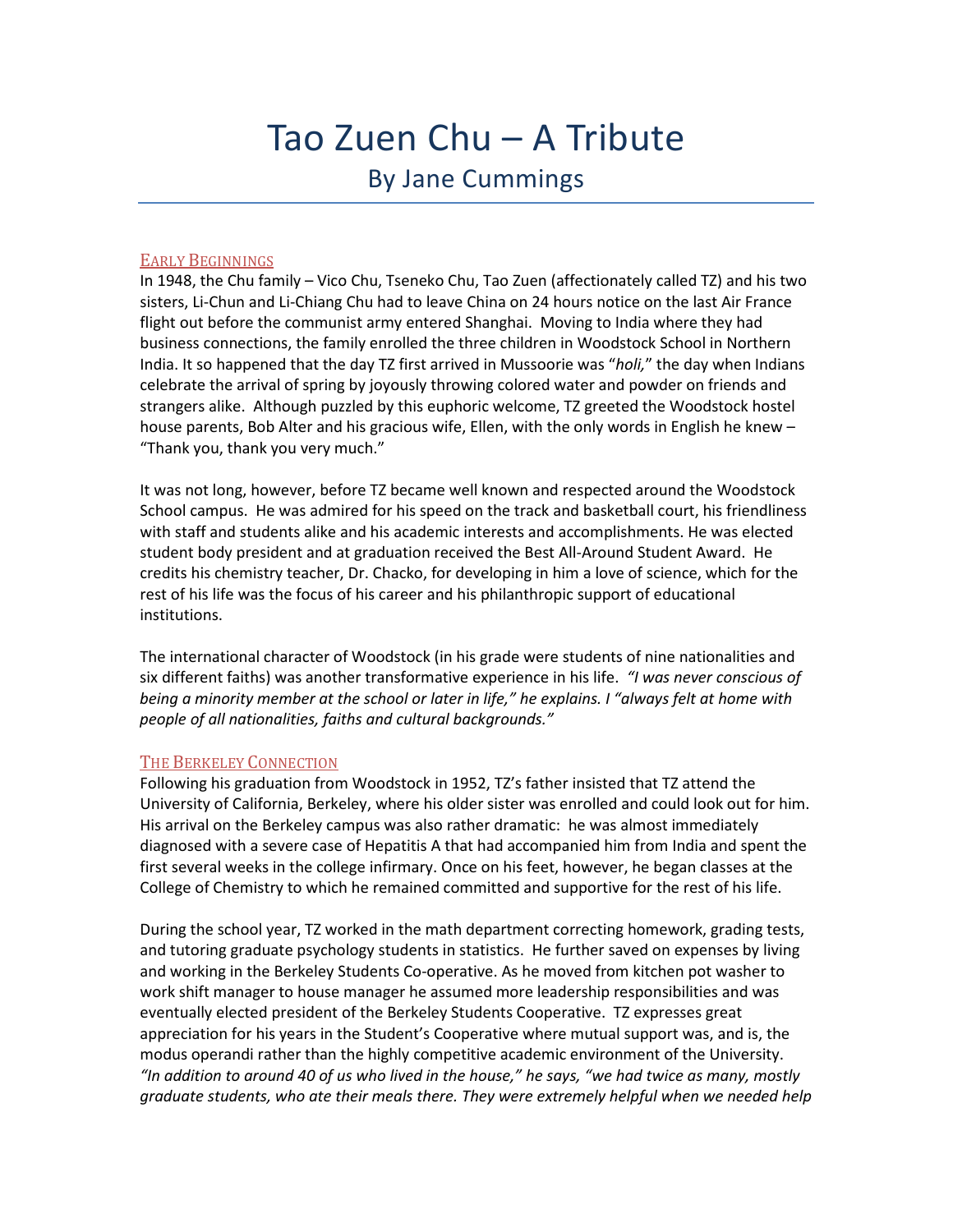*academically. Indeed, I would say I learned more about chemistry and physics during dinners and*  lab sessions led by graduate teaching assistants than I did in the large classes taught by *professors, especially for the lower division courses. I am forever grateful for the dedication of the graduate student teachers."*

During the summers, TZ worked as a union-member laborer at a Del Monte fruit cannery in nearby San Leandro. *"Working as a laborer at the cannery was also a major contributing factor for my education," he says. "I was the only Asian worker at the cannery but I was given increasing responsibilities and eventually put in charge of quality control – a job never given to a union laborer before. I also learned to understand and appreciate the sentiments of the bluecollar workers (mostly Portuguese immigrants) which also subsequently served me well in my career."*

*"Berkeley was a grind for me," he recalled. "Being a chemistry major in a highly competitive academic discipline, attending three-hour long laboratory classes most afternoons, and having to work most evenings and weekends. But, it probably was the best experience I could have in preparing for my career, mostly as CEO of instrument companies that served global markets."* 

## ENTERING THE PROFESSIONAL WORLD

After graduation from Berkeley, TZ's first job was with a start-up company manufacturing gas chromatographs, then a significant new and powerful analytical instrument. Literally working in the founder's garage he was offered the job as the company's first applications chemist, which allowed him to communicate with existing and potential customers, demonstrating how to use a gas chromatograph to address their specific analytical needs. The company grew quickly and soon TZ was put in charge of marketing and sales and later assumed responsibilities over R&D and manufacturing as well. In 1962, the US Government lifted the restrictions that had previously prevented any Chinese who majored in sciences and engineering at US universities and colleges from leaving the US. This enabled TZ to visit his parents, who were living in France, for the first time in many years. He also visited a number of European chemical companies and government research laboratories. Finding much interest in Europe for gas chromatographs, he persuaded his boss to set up a European operation to market the instrument. His boss agreed - on the condition that TZ would move to Europe to implement and manage it.

TZ arrived in Basel, Switzerland, the center of Swiss chemical and pharmaceutical industries, with two suitcases in the spring of 1963 and went to work hiring employees and setting up subsidiaries in several major European countries. It was in Basel that he met his wife, Irmgard Suetterlin. It was a romance that developed rapidly and they were married in Basel in 1963. TZ at the time was one of only two Asians living and working in Basel.

The rapid growth of the company soon attracted significant interest from large corporations. His company was acquired by Varian Associates, then a major technology company based in Palo Alto, CA. TZ was appointed general manager of the newly acquired division, becoming the youngest vice president of the company. A year later, Varian asked him to also assume responsibilities over another instrument company it had acquired based in Melbourne, Australia. TZ commuted every month between California and Australia for about two years, before he resigned to help rescue Finnigan Corporation, an analytical instrument company focused on mass spectrometry, from near bankruptcy. He took Finnigan public and Finnigan became the dominant mass spectrometer company. Strange as it may seem today, at the time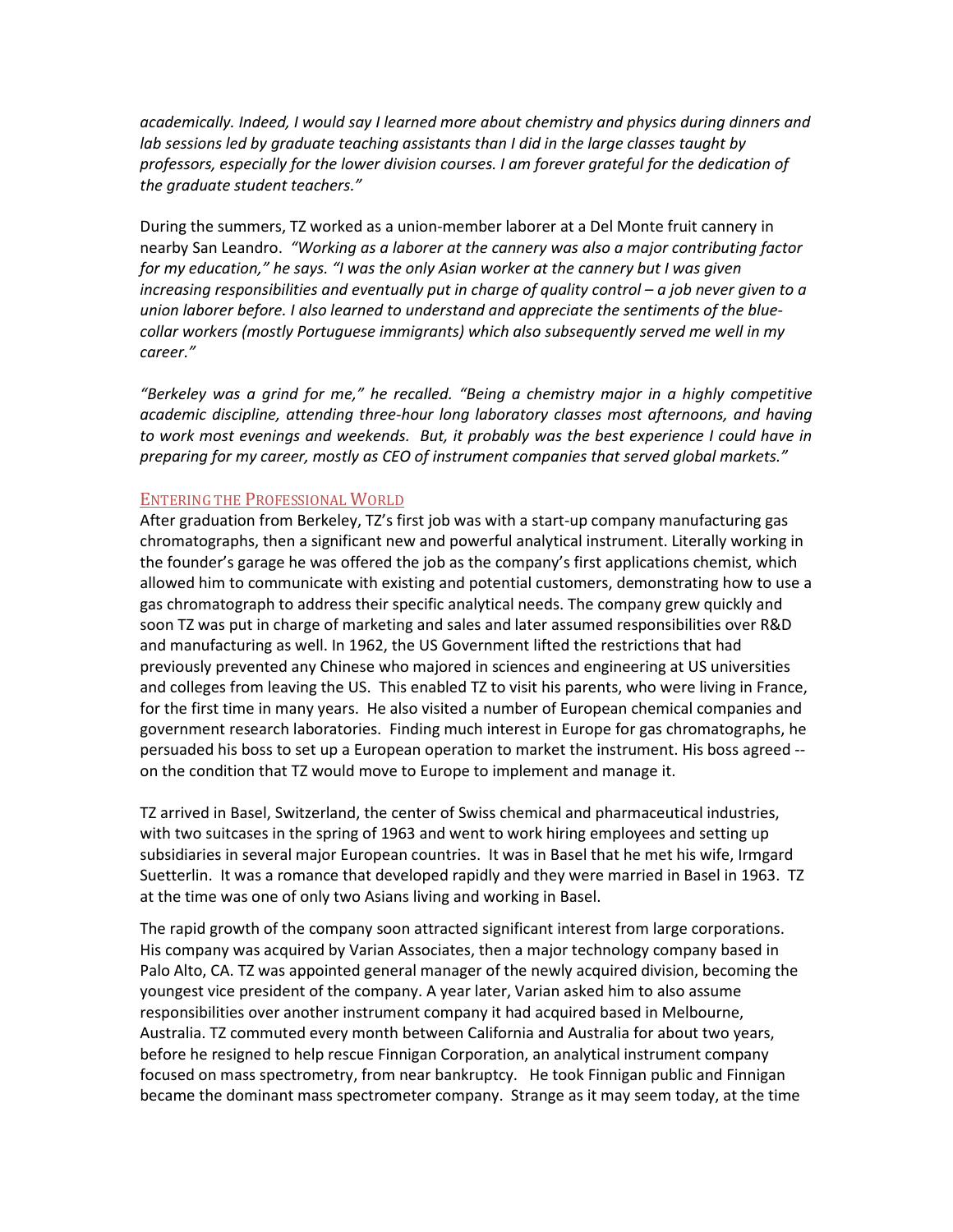TZ was the first Asian CEO of a public technology company in America. After two decades, Thermo Electron, now ThermoFisher, acquired Finnigan and, according to the terms of the acquisition, TZ served as the subsidiary president for two years.

His retirement from Finnegan did not mean that TZ stopped working. He subsequently took a position at Hambrecht and Quest, a pioneer venture capital company investing in start up technology companies. TZ's reputation as an entrepreneur who could turn around struggling companies spread and it led to several positions as CEO or Board member of small companies. He finally retired in 2007 at the age of 78 to devote himself completely to his philanthropic and volunteer interests in supporting education.

In musing about his career, TZ says, *"Throughout my career, 12-hour days were the norm, since I lived and worked in California and had to be in touch with our European operations in early mornings and Asian operations in evenings. The working experience I gained and the broad responsibilities given to me while attending university and during the early stages of my career were incredible gifts. The lack of consciousness I gained during high school, university and in the industry to being "different" as a member of a minority race was also an incredible gift."*

TZ has definite views on leadership. Early in his career he had met David Packard of Hewlett Packard. TZ adopted Dave Packard's leadership style of being a CEO who "walked the walk" on the floor of factories and offices to talk with workers and employees at all levels of the company to get their input and hear their opinions. Reflecting on his successful career as a manager, CEO and president and board member of several public and private organizations, TZ offers this advice:

*"Good leadership means treating everyone well and with respect. It is important to listen to people to find out what their solutions are to the issues they are dealing with. People won't follow those who just keep telling them what to do. A good leader has to have a vision, be a good listener and a good manager in the broadest sense if they are to get others to help implement the vision and goals. I am most proud of the fact that a number of individuals who worked for me became successful leaders themselves of companies and institutions. Identifying, encouraging and nourishing talents in others are the most satisfying rewards of any job."*

Letters TZ has received from his colleagues supports this. One of them wrote, *"I most certainly want to thank you for giving me the opportunity to work for a wonderful company called Finnigan. Not only did I have a very good career with the company, I also met many genuine and honest colleagues. This is reflected in an annual reunion of Finnigan employees, which has been going on for 14 years. Many of my friends and my children find it hard to believe that so many of us keep in touch after all these years. But I think this reflects the culture and ethic of Finnigan. You should be very proud of it, as this is a reflection on you, and the culture you cultivated in the company."*

The Smithsonian Institute's National Museum of American History will be recognizing TZ as one of the twenty some immigrants who have made significant contributions to America in a new permanent exhibit "Many Voices, One Nation" to be opened in July 2017. The exhibit features contemporary Americans whose global origins and connections influence how they make their life, career, and community in the United States.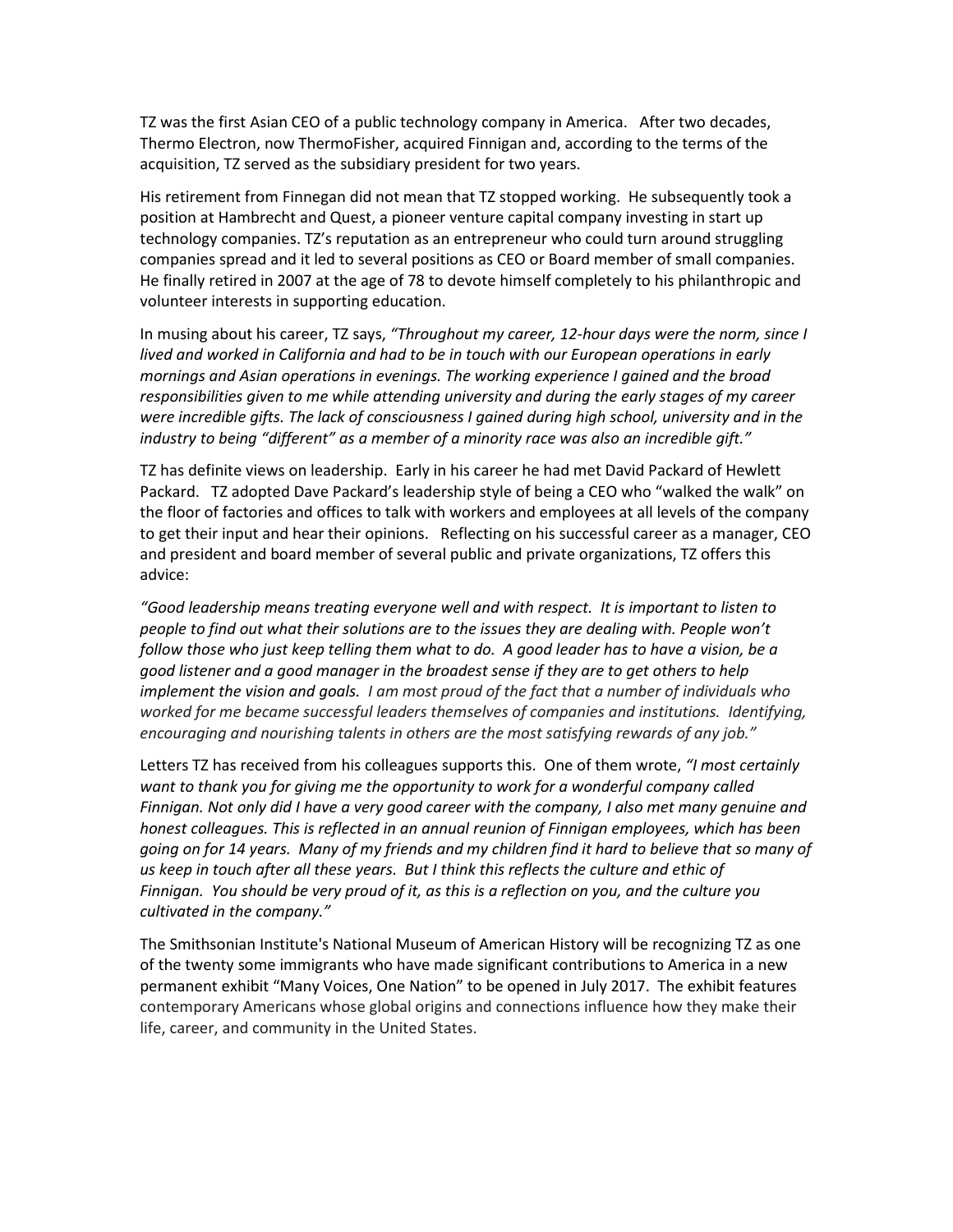### GIVING BACK

Following his retirement in 2007, TZ devoted his time and energy to his greatest interest: supporting educational institutions at all levels. While many different schools have benefitted from his financial generosity, his focus was mainly on the two schools he attended – Woodstock School in India and the University of California at Berkeley.

TZ believed success is measured by whether the contributions he made during his career had a lasting positive impact on the world. That led to him to endow a chair in the College of Chemistry at Berkeley, "The TZ and Irmgard Chu Distinguished Professorship." He also served for several years as a trustee of the University of California Berkeley Foundation. He was an active volunteer, working with Jane Scheiber, Development Director in the College of Chemistry. Recently Jane wrote to TZ, *"Through your wonderfully generous philanthropy and hard work,*  you have helped to secure the future of several institutions. Who can foretell what wonderful *things may come from the individuals who attend these schools or whose research you have supported?"* 

Starting in the mid-90s and for the next 20 years, TZ visited Woodstock School on a regular basis. He served as a member of the Woodstock School Board of Directors. In 2007 he received the Woodstock Distinguished Alumni Award. He generously contributed to the rebuilding of the Midlands Residence during the school's 150<sup>th</sup> Campaign and to the establishment of a Science Fund. Naturally he took an active interest in the science and math programs and frequently would personally buy and carry to the school science lab equipment not available in India. He was unequivocal in his belief that in order for students to have equal career opportunities, they had to have a base of scientific and quantitative skills imparted by excellent teachers conducting classes in physical sciences and mathematics.

In addition to serving on the Woodstock School Board in India, TZ was for many years on the Board of Directors of KW International, a public US-based 501-c-3 organization that supported education especially at Woodstock and Kodaikanal International Schools in India. In the 1990s KWI underwent a major shift. The founding church missionary organizations which had established the schools in India in the late  $19<sup>th</sup>$  and early  $20<sup>th</sup>$  centuries were decreasing their support as they faced declining budgets to focus on more urgent priorities. I was KWI executive director at the time and, looking for new KWI Board leadership, I turned to the alumni constituencies of Woodstock and Kodaikanal International schools to find individuals with proven track records in leadership, organizational management and fundraising. TZ joined the KWI Board in 1992 as chair of the development committee to raise funds for grants to the schools in India. After helping manage two capital campaigns he became president of the KWI Board of Directors at a time when KWI received grants from American Schools and Hospitals Abroad (ASHA) of USAID. Later when KWI spun off as Friends of Woodstock School (FWS), he served as president of the successor organization.

I attribute a great deal of the success that KWI enjoyed in the 1990's and early part of the next decade to TZ. It was privilege to work with him and learn from him. He helped raise the standards of Board governance practices, and operational accountability and transparency that remain with the FWS Board today. His generosity, enthusiasm and kindness motivated his fellow Board members and all of us who worked with him. He brought out the best in each one of us, encouraging us to do more and accomplish higher goals than we ever thought we could.